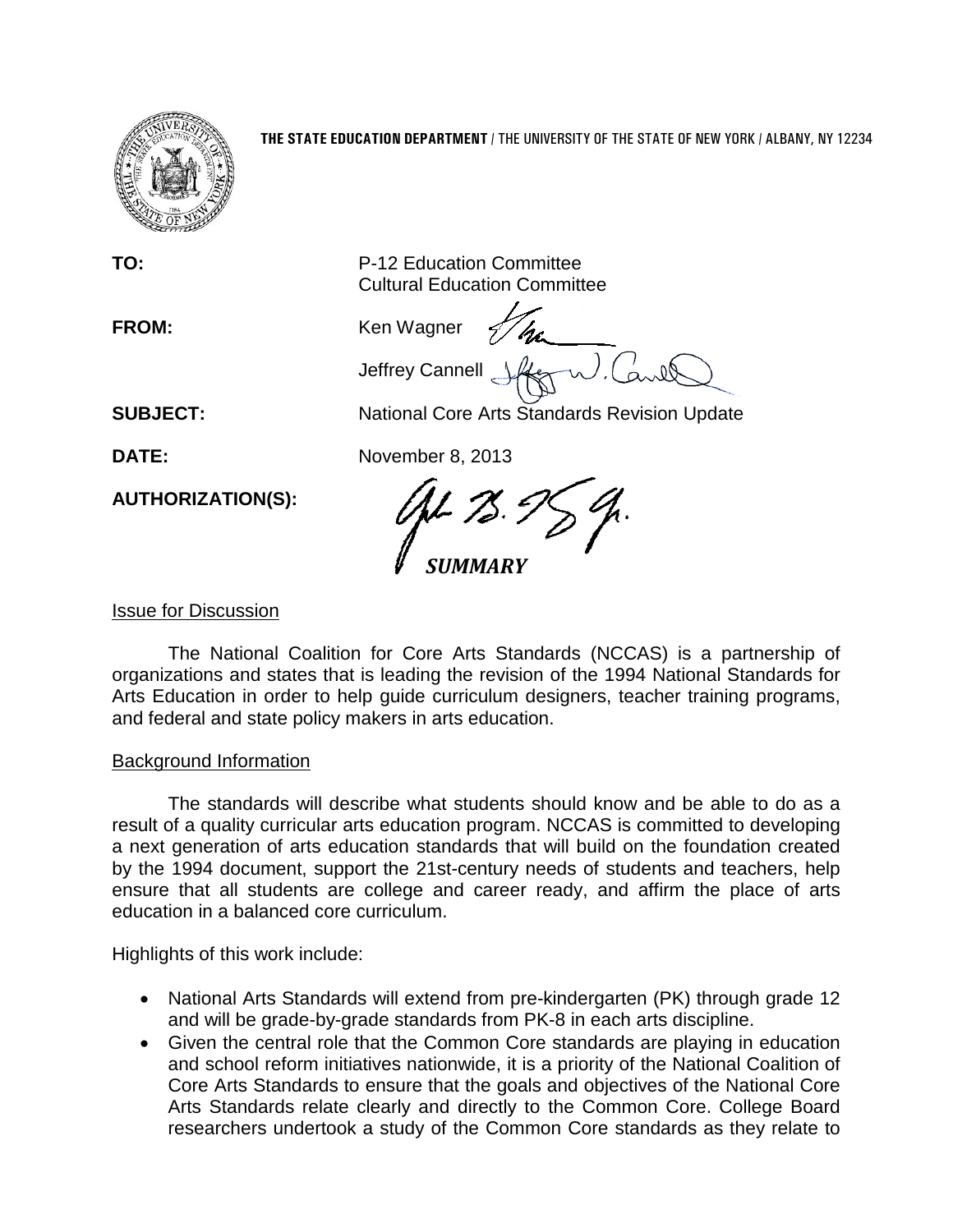arts-based learning. A review of connections between the Common Core State Standards and the National Core Arts Standards is available at [http://nccas.wikispaces.com/Common+Core+Alignment.](http://nccas.wikispaces.com/Common+Core+Alignment) Highlights include a comparison of the fundamental creative practices to the following elements of the Common Core:

- Introductory text
- Definitions of college and career readiness
- Anchor standards for Writing for K-12
- Standards for mathematical practice
- Media Arts including cinema, animation, sound imaging design, virtual design, interactive design, as well as multimedia and intermedia - is included as a fifth arts discipline (dance, media arts, music, theatre, and visual arts).

### **Components of the National Core Arts Standards**

### • **Conceptual Framework**

A narrative document outlines the grounding philosophy, primary goals, dynamic processes, structures, and outcomes that shape student learning and achievement in dance, media arts, music, theatre, and visual arts. The Framework defines five philosophical foundations and related goals that form the basis for the new standards and beliefs about the value of the arts. The standards framework defines four creative practices that students need to engage in to succeed in the arts and which inform the artistic processes that the standards writers have developed. The Conceptual Framework can be found at [http://nccas.wikispaces.com/Conceptual+Framework.](http://nccas.wikispaces.com/Conceptual+Framework)

#### - **Philosophical foundations and lifelong goals**

The philosophical foundations and lifelong goals establish the basis for the new standards and illuminate artistic literacy by expressing the overarching common values and expectations for learning in arts education across the five arts disciplines. They establish a definition of artistic literacy that clarifies how students can be involved in the arts beyond the high school level, and how that arts involvement contributes to college, career, and lifelong learning.

#### - **Foundations of Artistic Literacy**

Artistic literacy is the knowledge and understanding required to participate authentically in the arts. Fluency in the language(s) of the arts is the ability to create, perform/produce/present, respond, and connect through symbolic and metaphoric forms that are unique to the arts. It is embodied in specific philosophical foundations and lifelong goals that enable an artistically literate person to transfer arts knowledge, skills, and capacities to other subjects, settings, and contexts.

#### • **The National Core Arts Standards Matrix**

A Standards Matrix provides a unified view of the Standards for the five arts disciplines, while allowing the distinguishing characteristics of each discipline to be preserved. Rather than offering simply a compilation of individual skills and knowledge, the matrix integrates the processes, skills and knowledge, sample assessments, and criteria into a single organized structure that spans PK-12. This outcomes-based approach to teaching and learning in the arts centers on the overarching artistic processes and then articulates the enduring understandings, essential questions, and knowledge and skills for each process.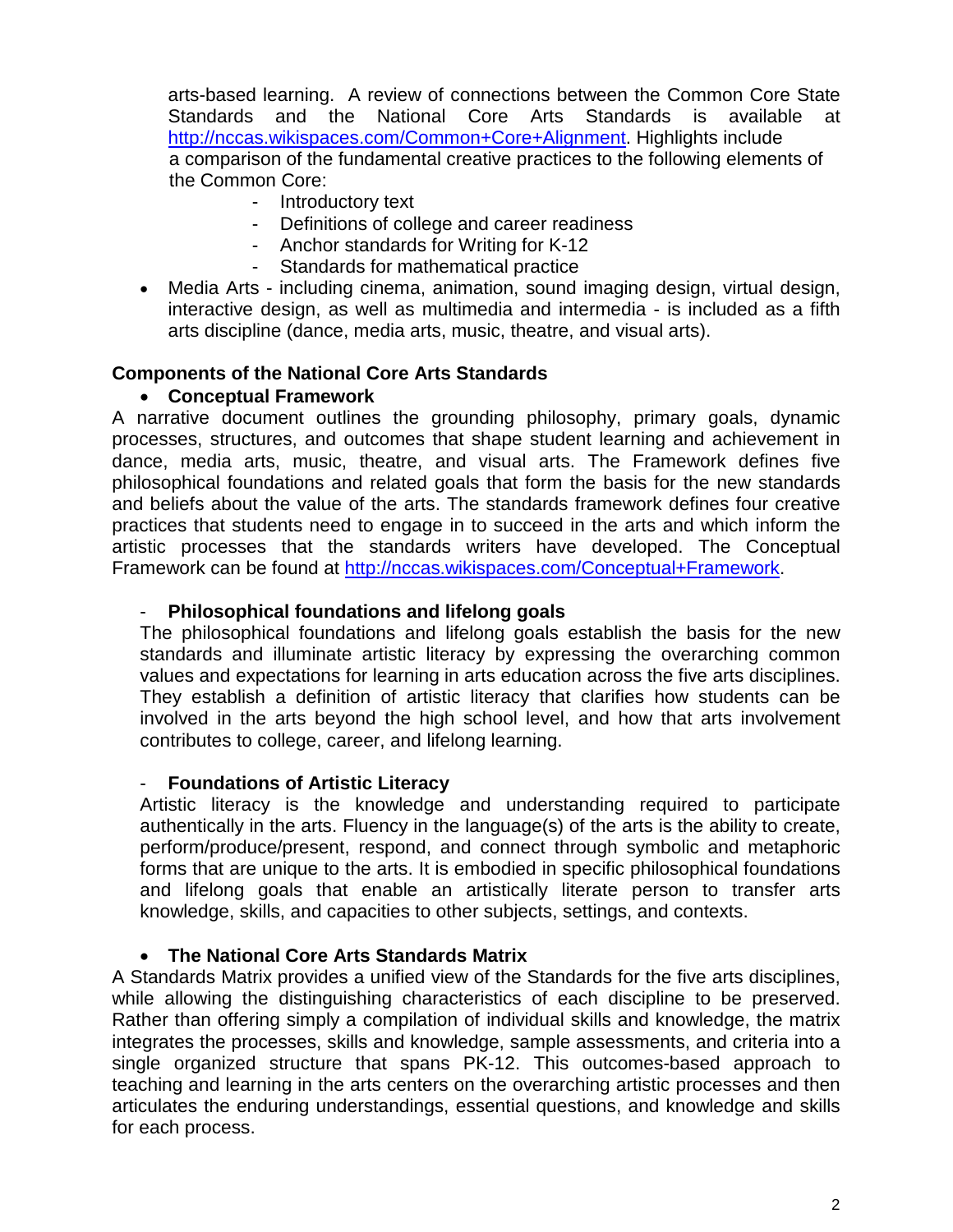NCCAS has provided a structure within which educators can give all children key arts experiences. Through creative practices, these experiences will help them understand what it means to be artistically literate, how this literacy can enrich their education and identifies the 21st century skills developed through the arts. Artistic literacy also fosters connections among the arts and between the arts and other disciplines, thereby providing opportunities to access, develop, express, and integrate meaning across a variety of content areas.

#### - **Artistic processes by each arts discipline**

The artistic processes are the cognitive and physical actions by which arts learning are realized.

#### - **Process components, anchor standards and performance standards**

Process components are the subset of actions that support and illuminate each artistic process relative to the arts, as expressed by individual arts disciplines. Anchor standards are the concrete educational expression of those components, and performance standards are the grade-by-grade articulation of student achievement.

#### - **Enduring understandings and essential questions**

The National Core Arts Standards have been written using enduring understandings and essential questions to help both educators and students to organize the information, skills and experiences within artistic processes.

#### - **Cornerstone Assessments**

Cornerstone Assessment models, supplied for grades 2, 5, and 8, and for each high school proficiency level, illustrate how student learning can be assessed through rich performance tasks with clearly identified criteria. These tasks and benchmarked student work are intended to serve as models to guide the development of local assessments and available on the NCCAS website. These authentic performance assessments are organized to include all aspects of the learning and instructional process. Student work will illustrate how expectations outlined in the new standards are real and attainable. Teachers can adapt Cornerstone Assessments to their local situations in order to demonstrate growth in the Arts. The illustrative cornerstone assessments included in the standards reflect genuine and recurring performances that become increasingly sophisticated across the grades.

### **The Core Arts Standards Review Process**

The creation of the new arts standards is an inclusive process, with input from a broad range of arts teachers, other educators, and decision-makers, including representation from several state and national professional organizations. Each arts discipline's writing team includes a balance of members across specific areas of expertise, geography, diversity, and experience. New York State has representatives on the Dance, Music and Media Arts writing teams.

New York State teachers had the opportunity to comment on the draft PK-8 standards when they were released last spring. More than 34,000 arts educators and advocates visited the draft standards pages in July and more than 3,000 arts administrators, parents, educators, teaching artists, and community arts providers participated in the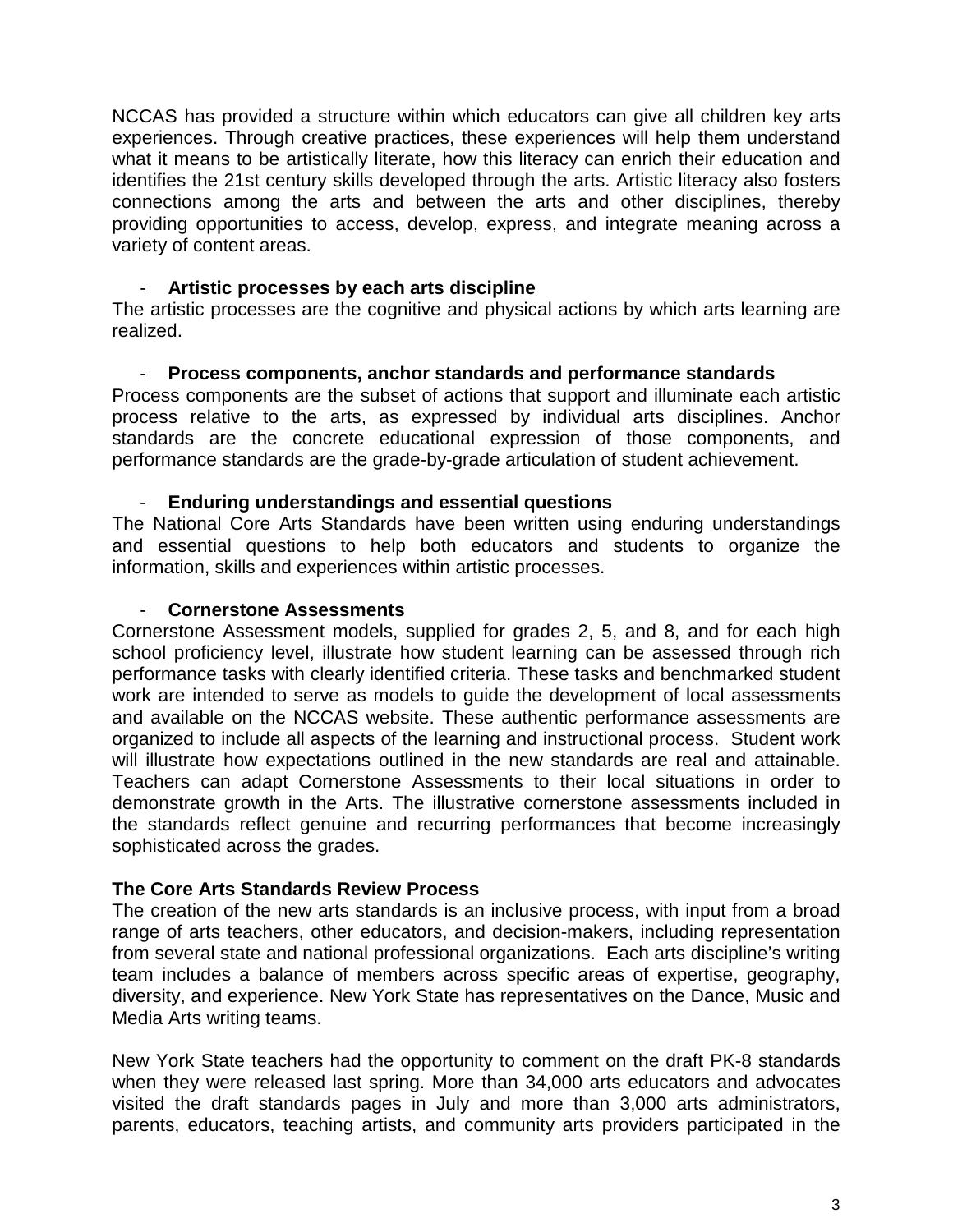online review survey. New York had the most respondents, who described themselves as mostly suburban, public school elementary certified music and visual arts teachers with more than 20 years of experience. Overall, responses confirmed that colleagues and practitioners in the field agreed with the construction and framework of the standards. In addition to the Likert scaled questions, researchers in each discipline captured and distilled the many substantive written comments from reviewers and shared them with the teams.

The national survey responses identified these areas of need:

- A glossary of terms for the standards.
- A refined reader-friendly format for the standards themselves, and a complementary web-based architecture which is both searchable and intuitive.
- A "tagging" system that will Identify performance standards in both music and visual arts which meet the Conceptual Framework's definition of Connecting, and therefore allow the web-based set of standards to reflect the underlying Connecting standards for each of these disciplines, along with those identified by Dance, Media Arts and Theatre.

Highlights of the PreK-8 Review Comments by New York State educators:

- The document is articulate, easy to comprehend, succinct, sequential, comprehensive;
- Some standards are not readily measured, and the grade-by-grade structure leads to repetition at times;
- The document includes sufficient direction for a teacher to formulate curriculum while making choices as to material, motivation, and student outcomes;
- Schools may need more resources for implementation, including technology resources;
- Schools may have difficulty with implementation in an already-crowded school day;
- The document should explore opportunities for increasing the commonality among the artistic disciplines while acknowledging the differences.

### **Timeline**

A public review of the high school draft document took place between September 30 and October 28, 2013. Highlights of the high school review will be available in December 2013. A public review of the comprehensive draft PK-12 standards, including model cornerstone assessments, will begin in late December and conclude in early January 2014. The current project time line includes a release of complete standards in March 2014.

#### **Next Steps**

Once the new standards are released in March 2014, the Regents may wish to consider adopting the new standards and determining the ways in which courses and assessments aligned to these standards should be considered during the ongoing review of New York's college and career- ready graduation requirements. Department staff will provide periodic updates as this work progresses.